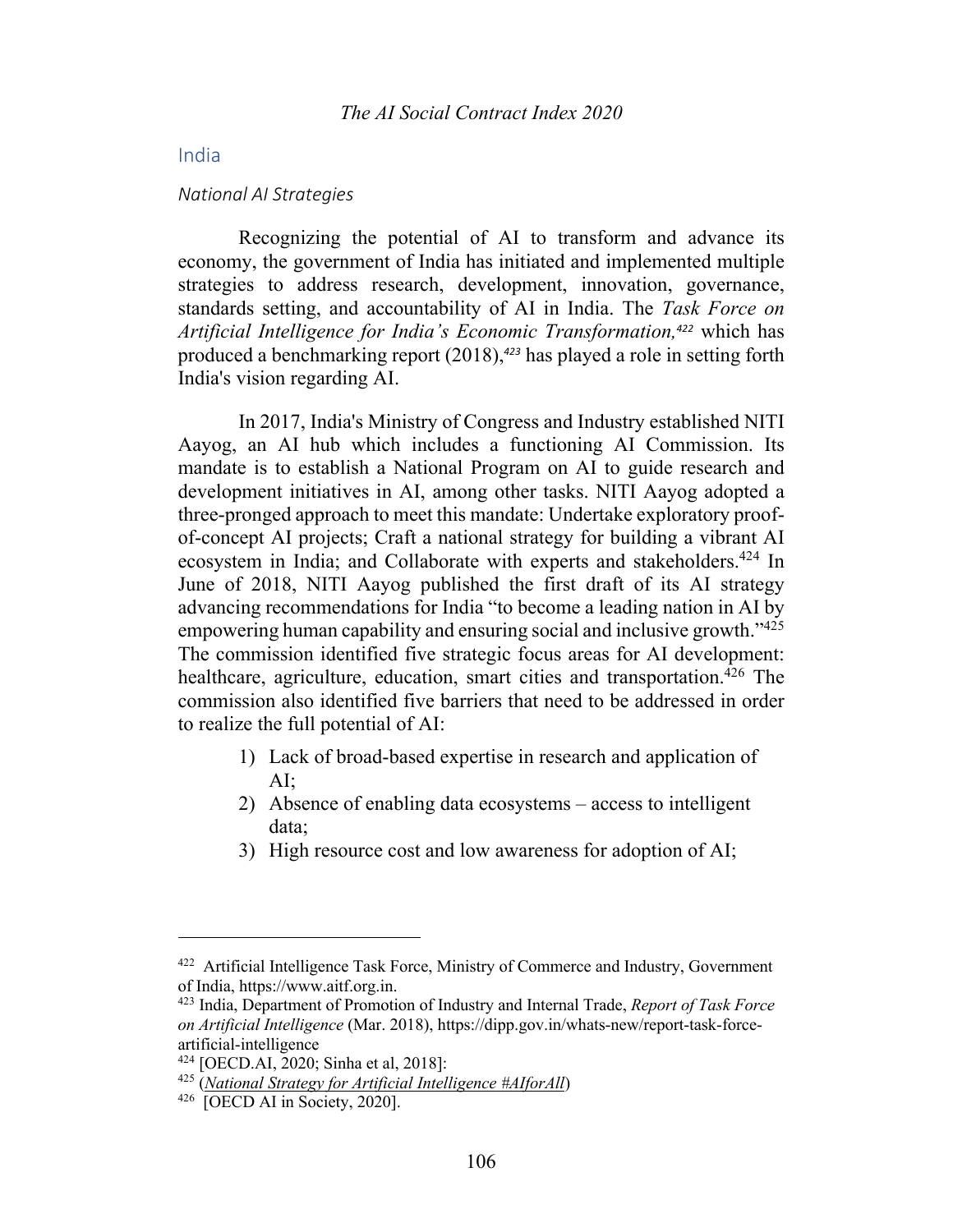- 4) Privacy and security, including a lack of formal regulations around anonymization of data; and
- 5) Absence of collaborative approach to adoption and application of AI.

In November 2020, NITI Aayog published an additional draft outlining its AI Strategy, *Enforcement Mechanisms for Responsible AI for*  All.<sup>427</sup> In this draft, which allowed for public participation and comments, NITI Aayog proposed an oversight body and articulated its role and proposed duties. These include:

- Manage and update Principles for Responsible AI in India,
- Research technical, legal, policy, and societal issues of AI,
- Provide clarity on responsible behavior through design structures, standards, guidelines,
- Enable access to Responsible AI tools and techniques,
- Education and awareness on Responsible AI,
- Coordinate with various sectoral AI regulators, identify gaps, and harmonize policies across sectors,
- Represent India and other emerging economies in International AI dialogue on Responsible AI

The 2020 draft is an important addition that adds oversight and accountability to the initial 2018 strategy, which made key recommendations to promote research, education, and protection of civil liberties in AI development, including the following:

- 1) Create two-tiered research institutes to nurture both academic and industry research;
- 2) Establish learning platforms for the workforce skill/reskill development;
- 3) Create targeted data sets and incubation hubs for start-ups to facilitate cooperation; and
- 4) Establish a regulatory framework for data protection and cyber security.

<sup>427</sup> NITI Aayog, *Working Document: Enforcement Mechanisms for Responsible #AIforAll* (Nov. 2020), https://niti.gov.in/sites/default/files/2020-11/Towards-Responsible-AI-Enforcement-of-Principles.pdf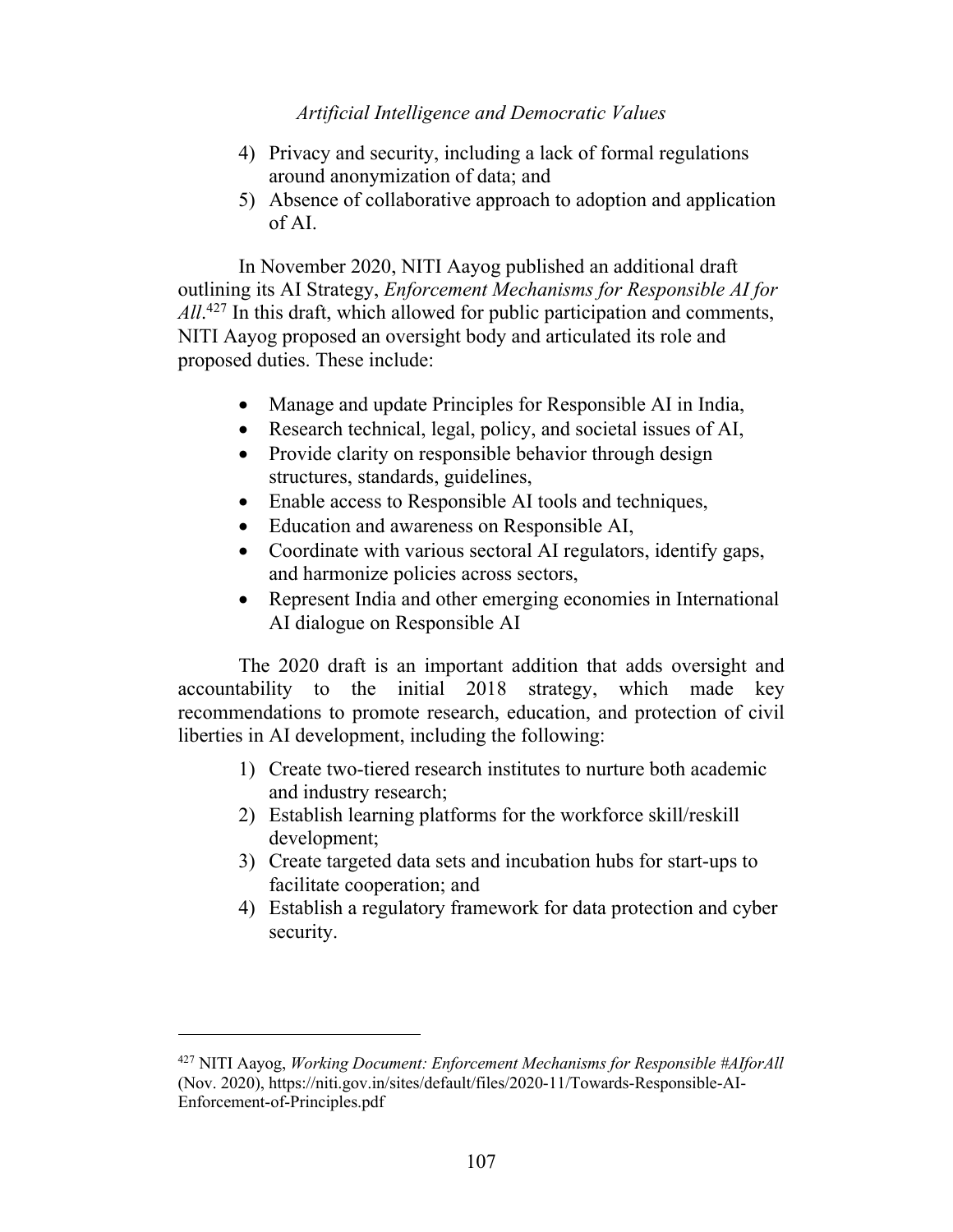# *The AI Social Contract Index 2020*

Finally, the 2018 strategy discusses important issues in ethics and AI—including fairness and bias, transparency and explainability, privacy, and security—and advances visions for responsible AI development in its government.

The #AIForAll strategy proposes a two-tiered framework to AI research and development: the creation of Centres of Research Excellence in AI (COREs), which will be academic research hubs; and the creation of International Centres for Transformational Artificial Intelligence, which will be industry-led.

### *Quad Group*

This year at a strategic meeting the foreign ministers of India, United States, Australia, and Japan discussed a collective vision for national security (Quadrilateral Security Dialogue), and India also expressed support of AI policies that favor democratic nations. <sup>428</sup> In an address at a ministerial meeting of the Quad Group in Tokyo, external affairs Minister also spoke about upholding "rules-based international order." In addition to this, the NITI Aayog has specifically recommended that India seek out ways to harmonize its approach to AI with other emerging economies and OECD countries.

### *AI Policy Development and Oversight*

As discussed previously, India's Ministry of Congress and Industry AI commission (NITI Aayog), is charged with developing a National Program on AI to support innovative AI projects, craft a national strategy for building an AI ecosystem in India, and facilitate collaboration with experts and stakeholders in key sectors. The NITI Aayog published a draft report that sets out the goals, functions, and operations of India's AI Oversight Body.<sup>429</sup>

In addition to the NITI Aayog, the *Ministry of Electronics and Information Technology* (MeitY) is also pursuing work on AI policy. The

<sup>428</sup> The Indian Express, *Jaishanker at Quad Meet: India committed to respecting territoria integrity* (Oct. 6, 2020), https://indianexpress.com/article/india/quadjaishankar-india-us-china-6705339/

<sup>429</sup> NITI Aayog, *Working Document: Enforcement Mechanisms for Responsible #AIforAll* (Nov. 2020), https://niti.gov.in/sites/default/files/2020-11/Towards-Responsible-AI-Enforcement-of-Principles.pdf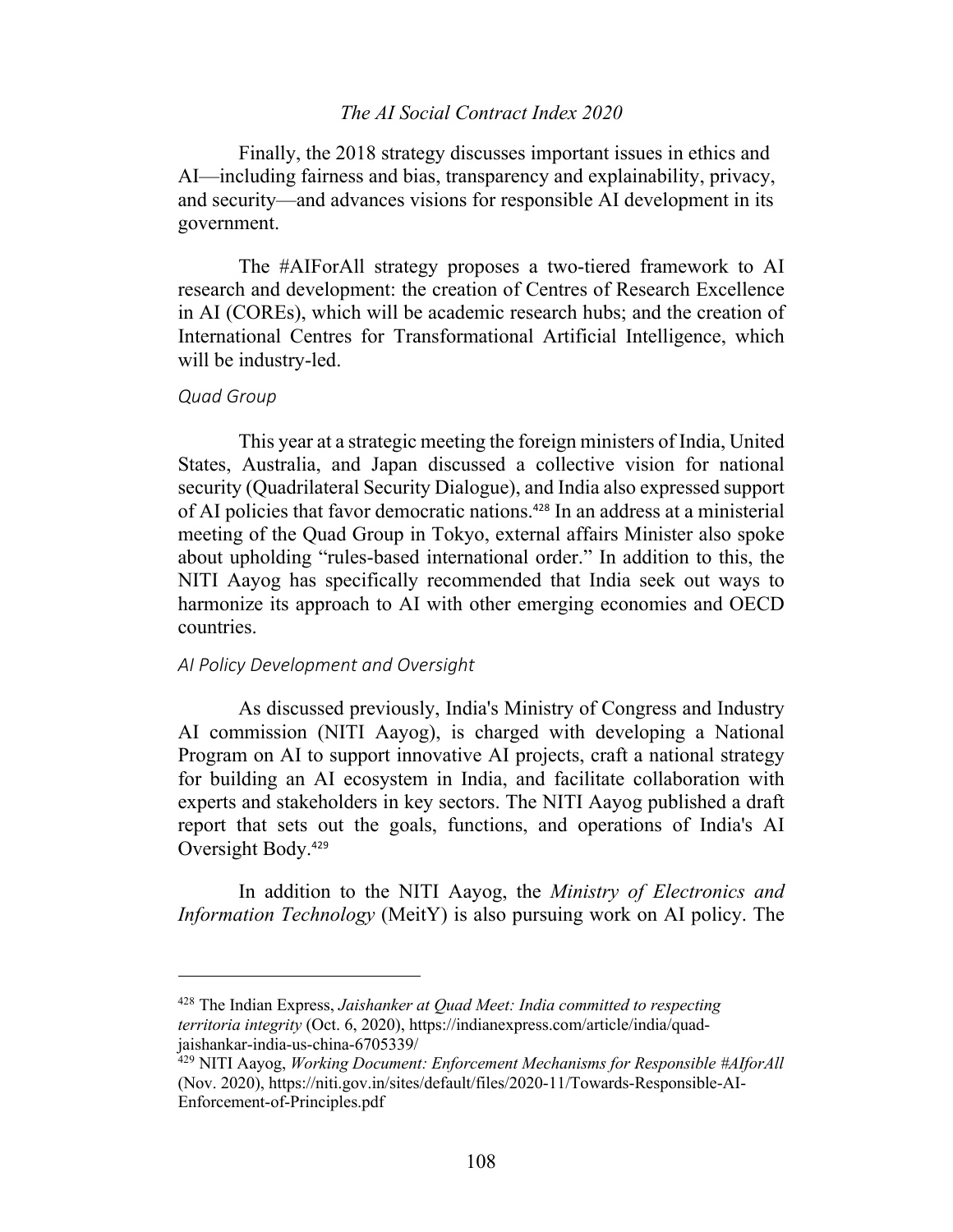MeitY four AI Committees charged with promoting AI initiatives and developing policy frameworks to address 1) platforms and data on AI; 2) leveraging AI for identifying national missions in key sectors; 4) mapping technological capabilities, key policy enablers required across sectors, skilling, reskill; and 4) cybersecurity, safety, legal and ethical issues. <sup>430</sup> (

Recommendations have emerged from each of these committees, including:

- Development of an Open National AI Resource Platform (NAIRP) to become the central hub for knowledge integration and dissemination in AI and ML;
- Stakeholders need to deliberate on whether AI systems should be recognized as a legal person in the event of a civil liability claim;
- Sharing of best practices by the government around security, privacy, and other issues;
- Constitute a stakeholder committee to review existing laws to understand needed modifications for AI applications;
- AI framework should provide broad principles, and organizations should design their internal compliance programs to maximize flexibility with changing technologies;
- Standards should be set to address the AI development cycle. The Bureau of Indian Standards (BIS) has established a new committee for standardization in AI;
- Develop rigorous government safety parameters and thresholds so that AI applications are designed to minimize harm to people and property.

# *India's AI Stack and Aadhaar*

In 2009, India created UIDAI (Unique Identity Authority of India) and embarked on the creation of an ambitious digital biometric identity

<sup>430</sup> Government of India, Ministry of Electronics and Information Technology, *Artificial Intelligence Committee Reports*, https://www.meity.gov.in/artificial-intelligencecommittees-reports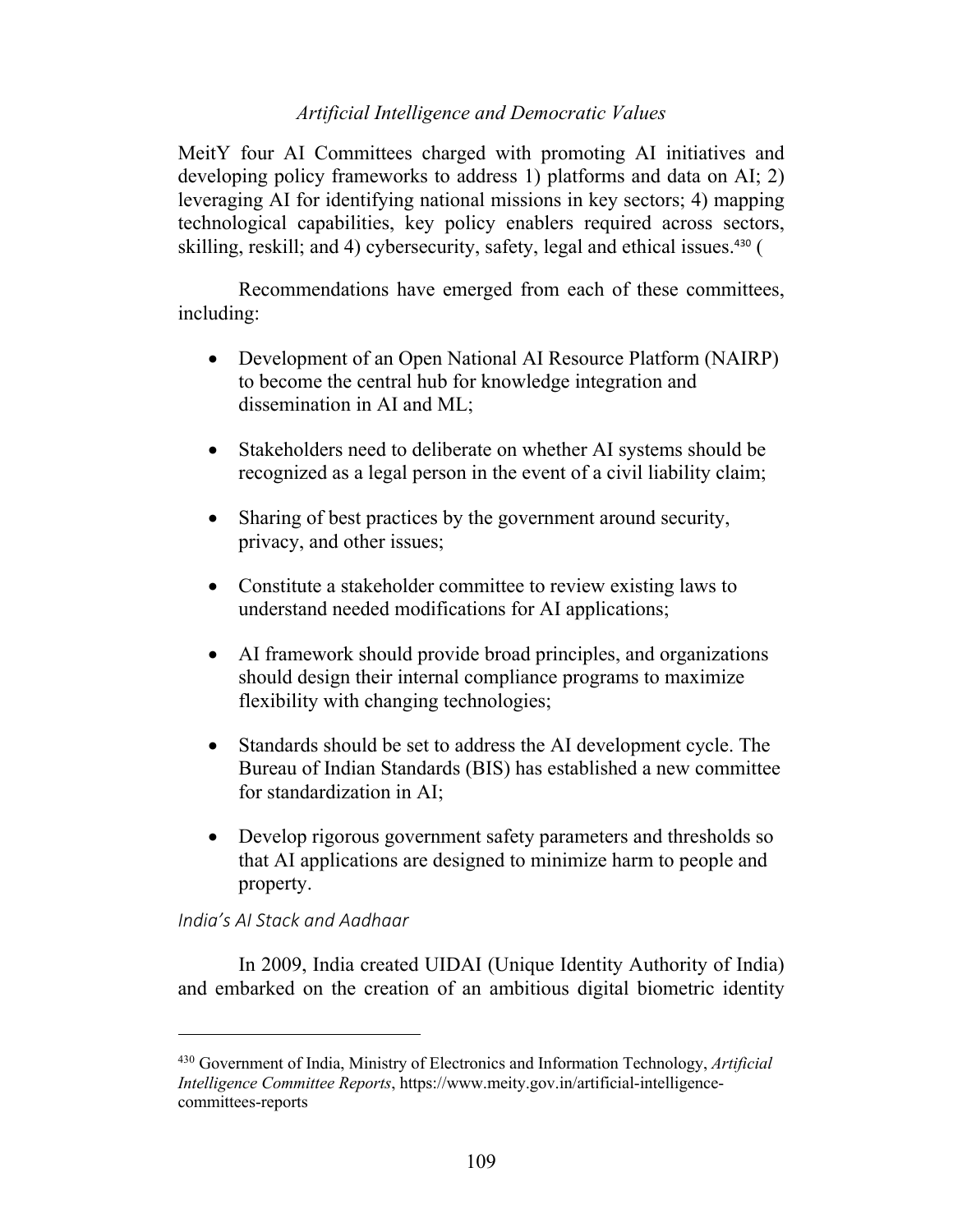# *The AI Social Contract Index 2020*

ecosystem, the Aadhaar identity system. This ecosystem utilizes AI and machine learning techniques throughout. To facilitate a fully digital, cashless society and economy, a large number of open application programming interfaces or APIs are now associated with the Aadhaar ecosystem. When these APIs are linked to services or data, including those utilizing AI, it is called "The India Stack."<sup>431</sup> The India Stack is the largest system of its kind in the world, and by extension, among the largest AI/Machine Learning based systems in the world.

The Aadhaar system, originally a voluntary pilot program, became mandatory overtime and was tied to many services, which eventually created substantive human rights and privacy issues.<sup>432</sup> However, a series of landmark rulings from the Supreme Court of India, culminating in the landmark Aadhaar Privacy Decision of 2018,<sup>433</sup> greatly curtailed the negative uses of the Aadhaar system and created a significant national mandate for technological, procedural, and policy improvements.<sup>434</sup> Because of this, throughout India there is a strong impetus toward implementing mitigations for privacy and autonomy concerns in the Aadhaar system, the India Stack, and in general, AI systems in India. This mandate includes public participation in, and understanding of, AI systems. Since the Aadhaar ruling, many improvements regarding have been made regarding AI-based identity systems and services, the "India Stack."

In 2019, to further address concerns of standardization of AI development, the *Department of Telecommunications* formed an AI standardization committee to develop interface standards and design India's *AI Stack*, a framework designed to provide standards for all sectors addressing: data privacy, protection, federation, and minimization; defined data structures; interfaces and protocols; ethical standards; digital rights;

<sup>431</sup> *The India Stak*, https://www.indiastack.org/about/

<sup>432</sup> Pam Dixon, A Failure to "Do No Harm" – India's Aadhaar biometric ID program and its inability to proect privacy in relation to measures in Europe and the U.S., Health Technology (May 4, 2017), https://link.springer.com/epdf/10.1007/s12553-017-0202-6 <sup>433</sup> Software Freedom Law Center, Full text of decision (Sept. 26, 2018),

https://sflc.in/updates-aadhaar-final-hearing/aadhaar-judgement

<sup>434</sup> The Hindu, *Reactions to the Aadhaar verdict: Original Aadhaar petitioner Justice Puttaswamy welcomes parts of the judgment* (Sept. 26, 2018),

https://www.thehindu.com/news/national/reactions-to-aadhaarverdict/article25046282.ece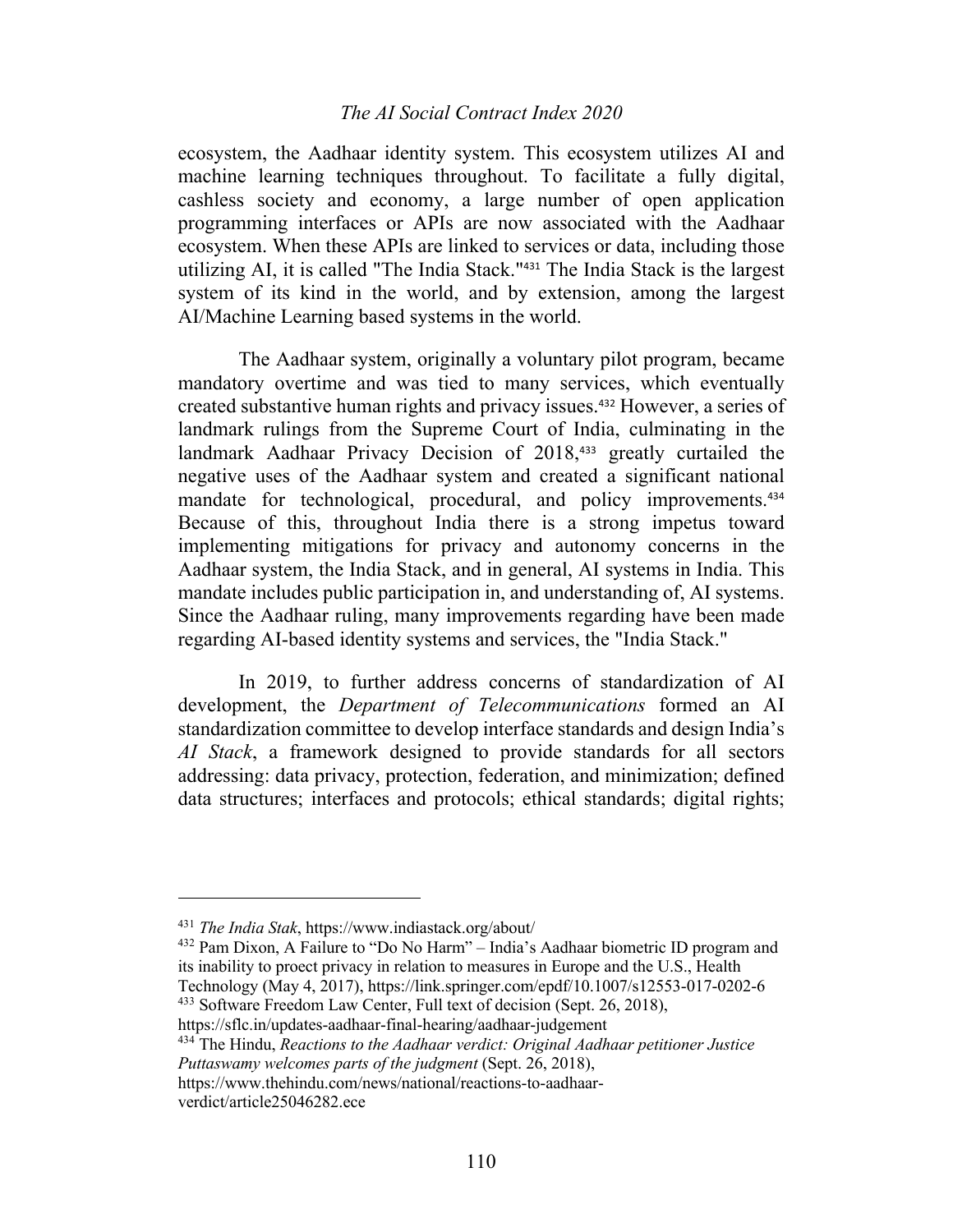and trustworthiness. <sup>435</sup> The committee released a report in 2020, and invited public comments on the design of India's AI Stack.

In addition, in January 2020 the NITI Aayog released recommendations that an AI-explicit computer framework (AIRAWAT) be established to serve the needs of innovation hubs, AI research, and students, as well as a new discussion paper regarding the issue of *Responsible AI*.

#### *Public participation*

The government of India has conducted several public consultations on AI policy. Most recently, in July 2020, the AI policy commission of India (NITI Aayog) requested public comments on its working document *"Towards Responsible #AIforAll. <sup>436</sup>* In addition, the Department of Telecommunications invited public comments on the AI standardization committee's design of India's *AI Stack*, a framework designed to provide standards for all sectors addressing: data privacy, protection, federation, and minimization; defined data structures; interfaces and protocols; ethical standards; digital rights; and trustworthiness (AI Standardization committee, 2020). The Ministry of Electronics and Information Technology (MeitY) publishes reports from each of its four AI Committees, each charged with promoting AI initiatives and developing policy frameworks. 437

In November 2020, the SFLC wrote to the Chairperson of the of the Joint Parliamentary Committee regarding the Personal Data Protection bill.<sup>438</sup> The SFLC noted "core deficiencies in the draft bill "including the lackof surveillance reforms, wide exemptions and the problems with the Data Protection Authority." The NGO asked the Committee to invite civil society organizations that "defend the rights of citizens in the digital space for consultation on the draft Data Protection Bill."

And in November 2020, the NITI Aayog "proposed setting up of an oversight body to set up standards, guidelines and benchmarks for use of artificial intelligence across sectors, which will be mandatory for public

<sup>435</sup> AI Standardisation committee, 2020.

<sup>436</sup> AI Standardisation committee, 2020.

<sup>437</sup> Ministry of Electronics and Information Technology, *Artificial Intelligence* 

*Committees Reports*, https://www.meity.gov.in/artificial-intelligence-committees-reports <sup>438</sup> SFLC, *Letter to Joint Parliamentary Committee on inviting civil societies for* 

*consultation on draft Data Protection Bill,* (Nov. 18, 2020), https://sflc.in/updatesaadhaar-final-hearing/aadhaar-judgement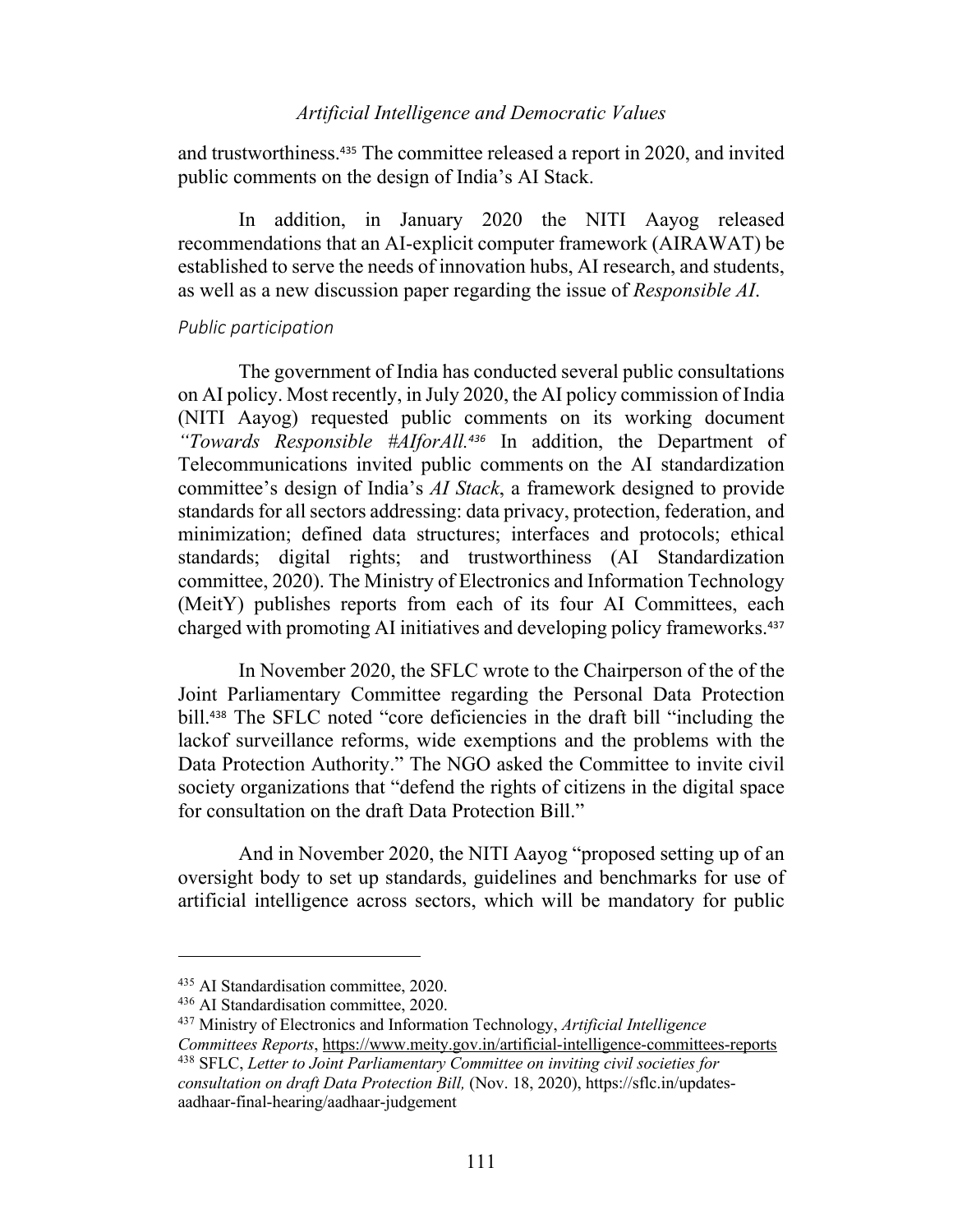# *The AI Social Contract Index 2020*

sector procurement. The body is expected to have field experts from computer science, AI, legal experts, sector specialists and representatives from civil societies, humanities and social science."<sup>439</sup> The overarching body would also be responsible for educating and creating awareness on responsible AI, coordinate with various sectoral AI regulators as well as identify gaps and harmonize policies across sectors. "Further, it would represent India (and other emerging economies) in International AI dialogue on responsible AI.

# *OECD/G20 AI Principles*

As a G20 member, India endorsed the G20 AI Principles at the 2019 G20 Leader's Summit in Japan. According to the OECD, most but not all, of the OECD AI principles are addressed in the national AI strategy.<sup>440</sup> Notably, India has not addressed Accountability or International Cooperation for Trustworthy AI.

### *Data Protection*

The Supreme Court of India's Aadhaar privacy decision (2018) created meaningful opportunities for public participation in AI policy, and a series of assertive architectural, procedural, legislative, and other improvements have been undertaken. For example, the Aadhaar biometric identity ecosystem in the post-Aadhaar privacy decision era has been demonstrably improved, though vigilance will be needed. Additionally, in 2019 India laid before its Parliament a draft national privacy bill that further addresses AI.441 The Aadhaar privacy decision, which reaffirmed the centrality of privacy in one of the world's largest AI-based identity systems, has provided a strong legal foundation for data protection and respect of the individual

<sup>439</sup> Yogima Seth Sharma, *NITI Aayog wants dedicated oversight body for use of artificial intelligence,* The Economic Times,

https://economictimes.indiatimes.com/news/economy/policy/niti-aayog-wants-dedicatedoversight-body-for-use-of-artificial-intelligence/articleshow/

<sup>440</sup> OECD G20 Digital Economy Task Force, *Examples of AI National Policies* (2020), https://www.mcit.gov.sa/sites/default/files/examples-of-ai-national-policies.pdf

<sup>&</sup>lt;sup>441</sup> Personal Data Protection Bill, 2019, India. Section 3(31), processing, 3(32), profiling, 3(34) re-identification, 3 (36) sensitive personal data (inclusive of biometric data), among other sections.